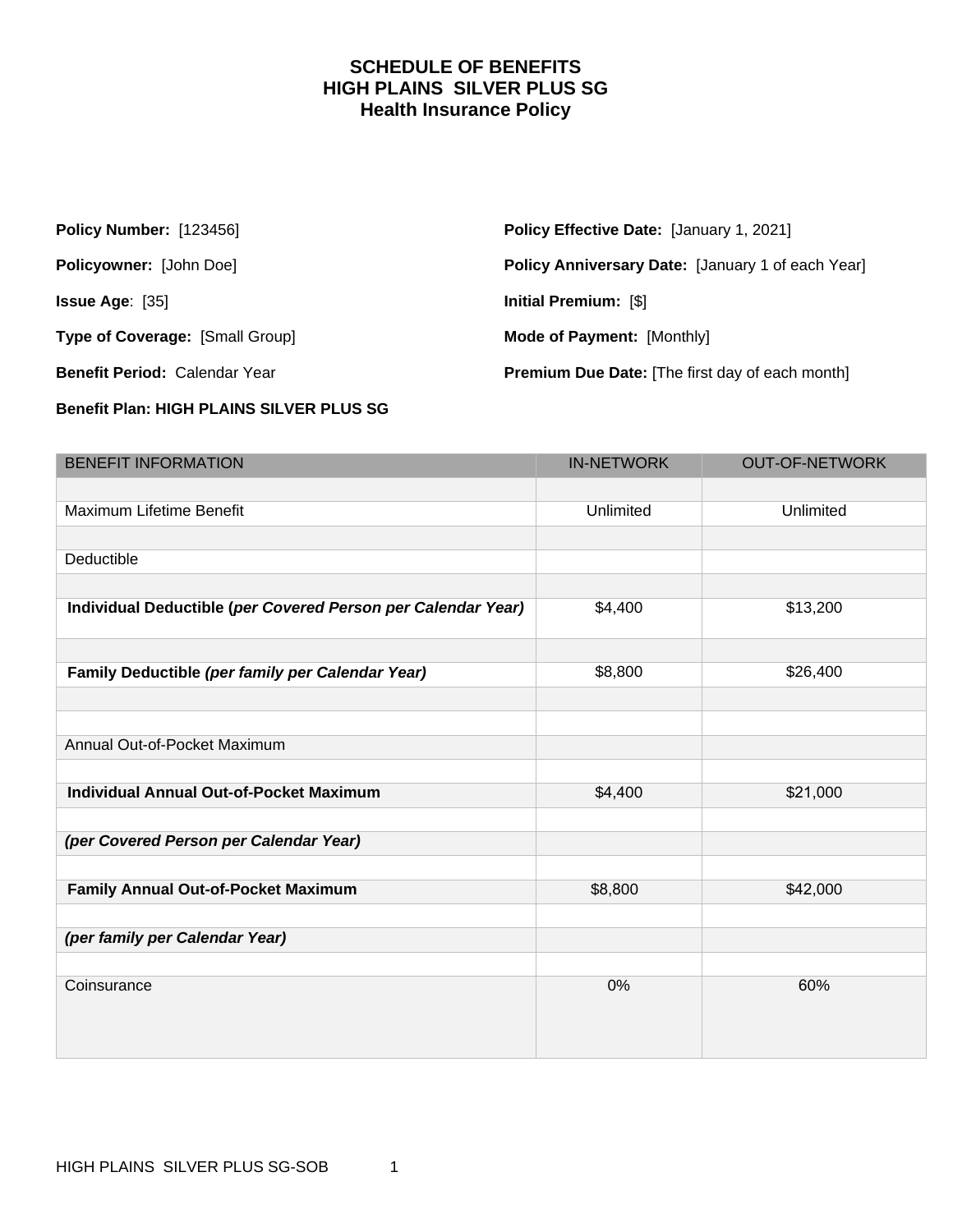# **SCHEDULE OF BENEFITS (continued)**

|                                                                                                        | <b>Your Cost In-Network</b> | Your Cost Out-of-<br><b>Network</b> |
|--------------------------------------------------------------------------------------------------------|-----------------------------|-------------------------------------|
| All Covered Benefits, unless otherwise specified below in this<br><b>Schedule of Benefits</b>          | 0% after Deductible         | 60% After Deductible                |
| <b>Autism Spectrum Disorder</b>                                                                        |                             |                                     |
| Inpatient                                                                                              | 0% after Deductible         | 60% After Deductible                |
| <b>Outpatient Office Visit</b>                                                                         | 0% after Deductible         | 60% After Deductible                |
| <b>Other Outpatient</b>                                                                                | 0% after Deductible         | 60% After Deductible                |
| Centers of Excellence (When approved by MHC)                                                           | 0% after Deductible         | <b>NA</b>                           |
|                                                                                                        |                             |                                     |
| <b>Chemical Dependency</b>                                                                             |                             |                                     |
| Inpatient                                                                                              | 0% after Deductible         | 60% after Deductible                |
| <b>Outpatient Office Visit</b>                                                                         | 0% after Deductible         | 60% after Deductible                |
| <b>Other Outpatient</b>                                                                                | 0% after Deductible         | 60% after Deductible                |
|                                                                                                        |                             |                                     |
| <b>Chiropractic Services</b>                                                                           |                             |                                     |
| Maximum Number of Office Visits per Calendar Year - 20 visits                                          | 0% after Deductible         | 60% after Deductible                |
| <b>Convalescent Home Services (Skilled Nursing)</b>                                                    |                             |                                     |
|                                                                                                        | 0% after Deductible         | 60% After Deductible                |
| Dental Exam                                                                                            | 0% to \$100                 | 60% to \$100                        |
|                                                                                                        | reimbursement               | reimbursement                       |
| <b>Durable Medical Equipment</b>                                                                       |                             |                                     |
| Rental (up to the purchase price), Purchase and Repair and<br>Replacement of Durable Medical Equipment | 0% after Deductible         | 60% After Deductible                |
| <b>Emergency Room Services and Transport</b>                                                           | 0% after Deductible         | 60% after Deductible                |
| <b>Home Health Care Services</b>                                                                       | 0% after Deductible         | 60% After Deductible                |
| <b>Hospital Services - Facility and Professional</b>                                                   |                             |                                     |
| <b>Inpatient Facility</b>                                                                              | 0% after Deductible         | 60% after Deductible                |
| <b>Outpatient Facility</b>                                                                             | 0% after Deductible         | 60% after Deductible                |
|                                                                                                        |                             |                                     |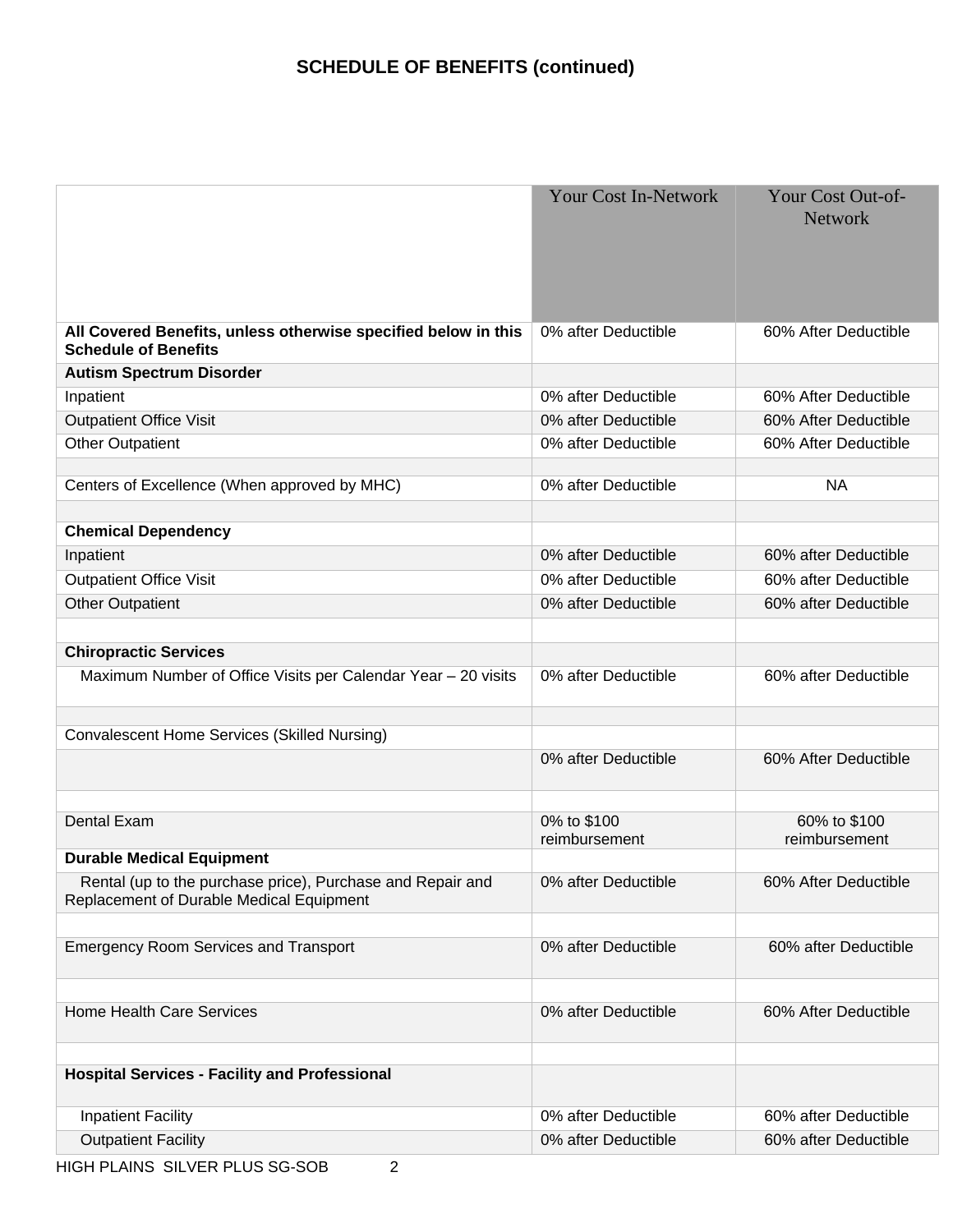|                                                        | <b>Your Cost In-Network</b> | <b>Your Cost Out-of-</b><br><b>Network</b> |
|--------------------------------------------------------|-----------------------------|--------------------------------------------|
| <b>Observation Room/Bed</b>                            | 0% after Deductible         | 60% after Deductible                       |
|                                                        |                             |                                            |
| <b>Laboratory Services</b>                             | 0% after Deductible         | 60% after Deductible                       |
| <b>Mental Health Services</b>                          |                             |                                            |
| Inpatient                                              | 0% after Deductible         | 60% after Deductible                       |
| <b>Outpatient Office Visit</b>                         | 0% after Deductible         | 60% after Deductible                       |
| <b>Other Outpatient</b>                                | 0% after Deductible         | 60% after Deductible                       |
|                                                        |                             |                                            |
| <b>Physician Medical Services</b>                      |                             |                                            |
| Physician Office Visits (Non-Specialist)               | 0% after Deductible         | 60% after Deductible                       |
| <b>Physician Specialist Visits</b>                     | 0% after Deductible         | 60% after Deductible                       |
|                                                        |                             |                                            |
| <b>Prescription Drugs Benefit</b>                      |                             |                                            |
| Retail Pharmacy Prescriptions (31-day supply)          |                             |                                            |
| Preferred Generic Drugs (Tier 1)                       | 0% after Deductible         | 60% after Deductible                       |
| Non-Preferred Generic & Preferred Brand Drugs (Tier 2) | 0% after Deductible         | 60% after Deductible                       |
| Non-Preferred Brand Drugs (Tier 3)                     | 0% after Deductible         | 60% after Deductible                       |
| Specialty Drugs (Tier 4)                               | <b>NA</b>                   | NА                                         |
|                                                        |                             |                                            |

### **If you choose a higher Tier drug when a lower Tier drug is available, you must pay an ancillary charge in addition to the deductible and/or coinsurance, as applicable.**

| Mail Order Maintenance 90-day supply                                                                                                                        |                     |                      |
|-------------------------------------------------------------------------------------------------------------------------------------------------------------|---------------------|----------------------|
| Preferred Generic Drugs (Tier 1)                                                                                                                            | 0% after Deductible | 60% after Deductible |
| Non-Preferred Generic & Preferred Brand<br>Drugs (Tier 2)                                                                                                   | 0% after Deductible | 60% after Deductible |
| Non-Preferred Brand Drugs (Tier 3)                                                                                                                          | 0% after Deductible | 60% after Deductible |
| Specialty Drugs (Tier 4) (31-Day Supply Only)                                                                                                               | 0% after Deductible | 60% after Deductible |
|                                                                                                                                                             |                     |                      |
| <b>Preventive Health Care Services</b>                                                                                                                      | 100% Covered        | 60% After Deductible |
|                                                                                                                                                             |                     |                      |
| <b>Prostheses Benefit (Non-Dental)</b>                                                                                                                      |                     |                      |
| Rental (up to the purchase price) Purchase, Repair,<br><b>Replacement of Prosthetics</b>                                                                    | 0% after Deductible | 60% After Deductible |
|                                                                                                                                                             |                     |                      |
| Therapeutic Services (PT, OT, ST) 40 visit limit each                                                                                                       | 0% after Deductible | 60% After Deductible |
| Rehab and Habilitative have separate limits. See policy for<br>additional information. Does not apply to mental health. Does not<br>apply to mental health. |                     |                      |
|                                                                                                                                                             |                     |                      |
| <b>Transplant Services</b>                                                                                                                                  | 0% after Deductible | 60% After Deductible |
|                                                                                                                                                             |                     |                      |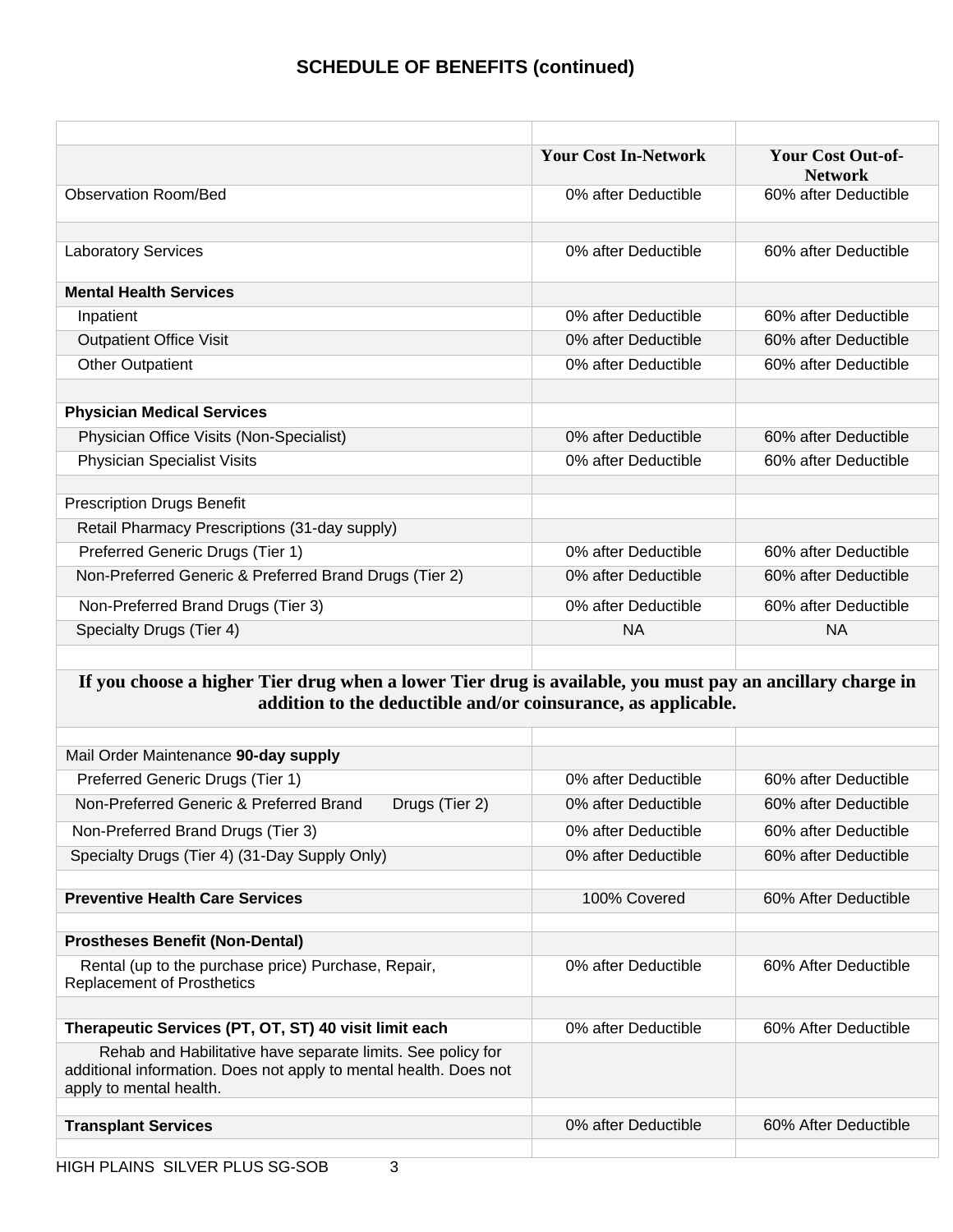# **SCHEDULE OF BENEFITS (continued)**

|                                                                                                                                                     | <b>Your Cost In-Network</b>                  | <b>Your Cost Out-of-</b><br><b>Network</b>   |
|-----------------------------------------------------------------------------------------------------------------------------------------------------|----------------------------------------------|----------------------------------------------|
| <b>Urgent Care Benefit - Doctor on Demand Telemedicine</b>                                                                                          | \$20.00 Copay after<br>Deductible            | Not Available                                |
| <b>Urgent Care Benefit - At Urgent Care Clinic</b>                                                                                                  | 0% after Deductible                          | 60% after Deductible                         |
|                                                                                                                                                     |                                              |                                              |
| <b>Vision Exam</b>                                                                                                                                  | \$60 reimbursement for<br>one exam per year. | \$60 reimbursement for<br>one exam per year. |
| Vision Care Benefit - Pediatric Vision Care Services                                                                                                |                                              |                                              |
| This Vision Care Benefit only applies to Covered Dependent<br>Children under age 19.                                                                |                                              |                                              |
| <b>Vision Examination</b>                                                                                                                           | 0% after Deductible*                         | 25% after Deductible                         |
| Frequency of Services: One Vision Examination per Covered<br>Dependent Child per Calendar Year                                                      |                                              |                                              |
| Vision Care Materials (either eyeglasses or contact lenses)                                                                                         |                                              |                                              |
|                                                                                                                                                     |                                              |                                              |
| <b>Lenses</b>                                                                                                                                       |                                              |                                              |
| <b>Single Vision</b>                                                                                                                                | 0% after Deductible*                         | 25% after Deductible                         |
| <b>Bifocal</b>                                                                                                                                      | 0% after Deductible*                         | 25% after Deductible                         |
| <b>Trifocal</b>                                                                                                                                     | 0% after Deductible*                         | 25% after Deductible                         |
| Lenticular                                                                                                                                          | 0% after Deductible**                        | 25% after Deductible                         |
| *Coverage includes lenses in polycarbonate, plastic or glass,<br>scratch resistant or UV coatings also covered.                                     |                                              |                                              |
| Frequency of Services: One set of lenses per Covered<br>Dependent Child per Calendar Year                                                           |                                              |                                              |
|                                                                                                                                                     |                                              |                                              |
| <b>Frames</b>                                                                                                                                       | 0% after Deductible*                         | 25% after Deductible                         |
| Frequency of Services: One frame per Covered Dependent Child<br>per Calendar Year. Frame selection will be from a Pediatric<br>Exchange Collection. |                                              |                                              |
|                                                                                                                                                     |                                              |                                              |
| <b>Contact Lenses</b>                                                                                                                               | 0% after Deductible*                         | 25% after Deductible                         |
| $(1)$ Standard (one pair annually) = 1 contact lens per eye (total 2<br>lenses);                                                                    |                                              |                                              |
| (2) Monthly (six-month supply) = 6 lenses per eye (total 12 lenses);                                                                                |                                              |                                              |